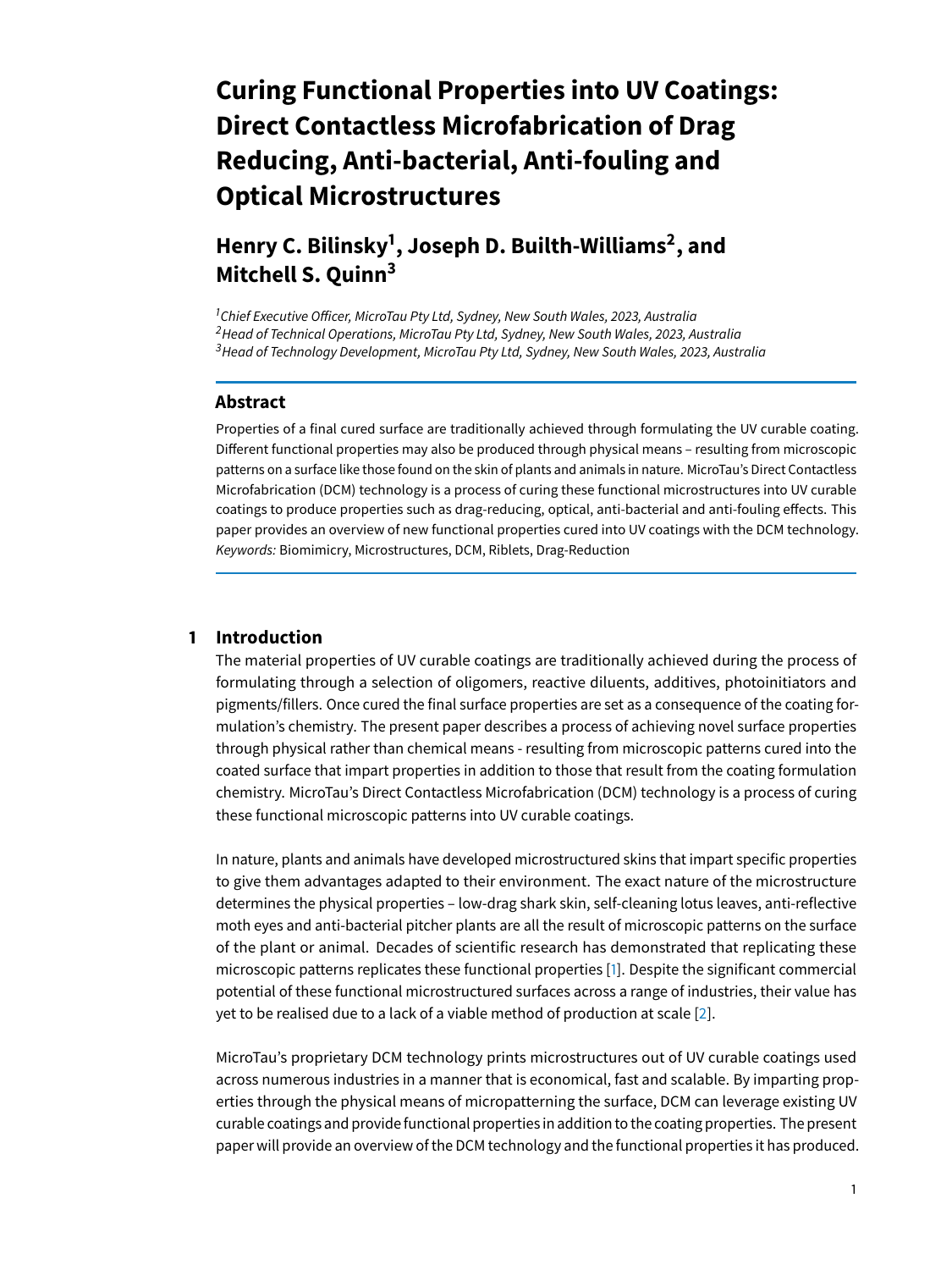<span id="page-1-0"></span>

**Figure 1.** The three step DCM process with top and profile views.

This includes shark skin-inspired surfaces with 7% skin friction drag reduction developed with the US Air Force Research Laboratory as well as optical, matting and wetting properties. Also covered are further properties under development including adaptive visual camouflage microstructures with the Australian Defence Science and Technology Group (DST); marine anti-fouling properties being developed with the University of Sydney and anti-bacterial properties being developed with the University of Technology Sydney. Finally a summary of advances being made with the DCM technology will be provided including robotics integration for scaled aircraft application and qualification with aerospace, marine drag reduction, manufacturing integration and rapid prototyping capabilities.

## **2 Direct Contactless Microfabrication**

The MicroTau Direct Contactless Microfabrication (DCM) has been described in preceding papers [\[3,](#page-8-0) [4,](#page-8-1) [5\]](#page-8-2) and will be described only briefly here. DCM consists of three key steps: (1) application of a UV curable coating; (2) exposure in the desired pattern; and (3) developing (i.e. removing unexposed material) as shown in Figure [1.](#page-1-0)

The DCM process is agnostic to the method of coating application. The UV curable coating is applied to the desired surface to the thickness of the desired microstructure height. During exposure an optical system is kept at a predetermined distance from, and parallel to, the coated surface. The system projects a 1- or 2-dimensional intensity profile pattern that is moved relative to the surface to draw out the desired microstructure designs in a continuous exposure. Finally the unexposed UV curable coating is removed using either a chemical method (utilising a solvent the uncured UV coating is soluble in), a physical method, or some combination of the two.

There are a number of benefits of the DCM process over alternative methods of microfabrication that make it a well suited solution to both manufacturing functional microstructures at scale and rapid prototyping of different microstructure designs.

As DCM is a contactless process there are no constraints placed on the UV curable coating from which the microstructures are fabricated. This is in contrast to alternative methods like nanoimprint lithography that involve a mask or stamp template coming in physical contact with the UV curable material. This puts formulating requirements on the UV curable material to ensure it fills the template and that it does not adhere to the template. These issues can cause defects and damage the template with replacement costs of up to six-figures. Being contactless has enabled MicroTau to use pre-existing UV curable coatings from industries including aerospace, automotive, wood and 3D printing. DCM has demonstrated successful microfabrication with exposure distances ranging from 1 mm-1000 mm and depths of focus up to 10 mm. This also enables in situ fabrication of microstructures directly onto desired surfaces such as on to the skin of an aircraft or to integrate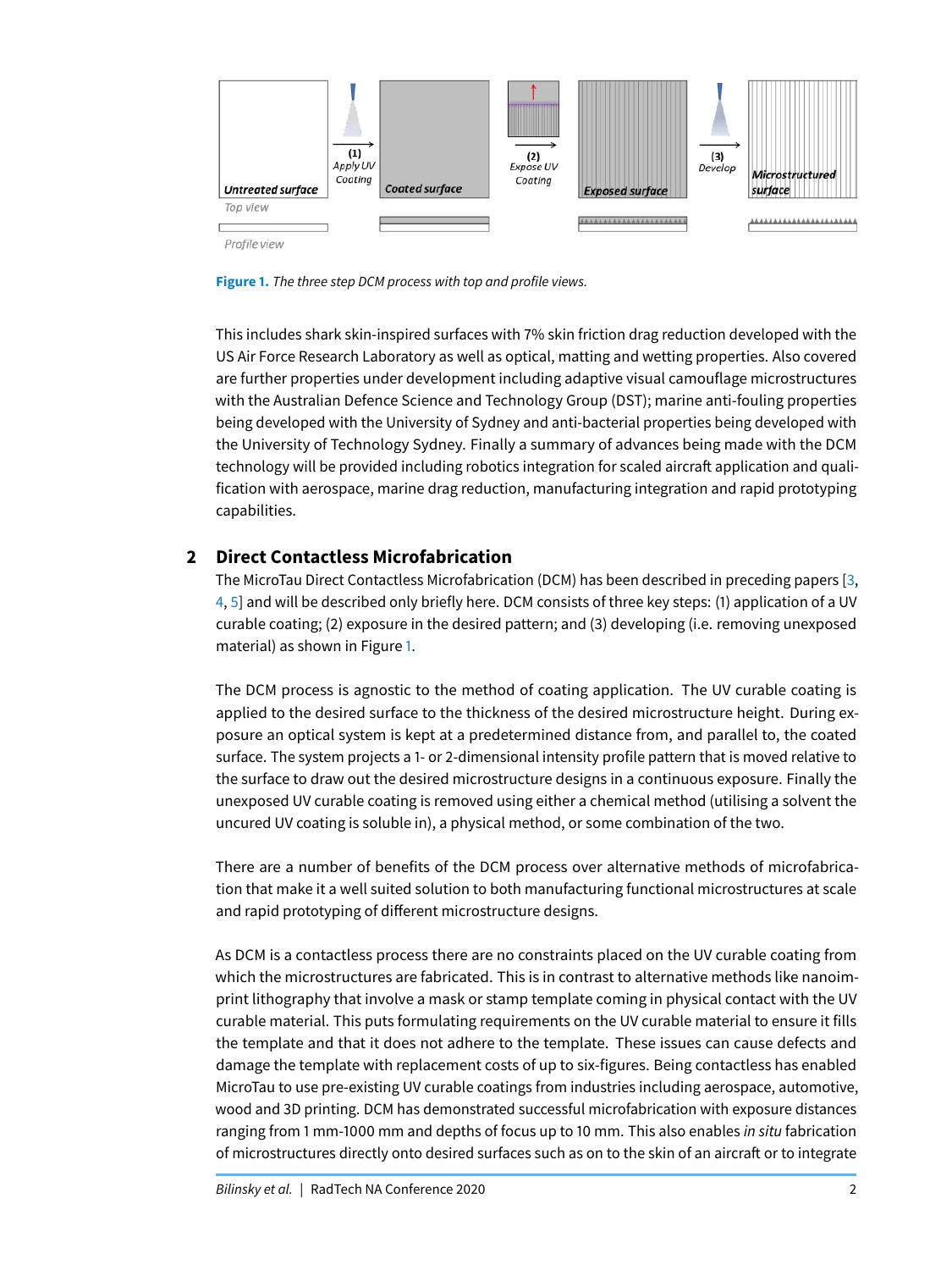into existing manufacturing processes.

The DCM process is a scalable process and has been designed with scale manufacturing in mind. Low cost solid state light sources are used and are parallelizable such that a larger print area can be swept out during the continuous exposure process. To date feature sizes down to the order of single micron resolution have been achieved and linear print speeds of over 1 metre per minute which represents the limitation of our current linear actuator system, therefore we are confident higher cure speeds are achievable.

The rapid prototyping capability of DCM for microstructure pattern designs is a unique one. The process allows for manipulation of 3D topologies on the micro-scale in a single exposure step. In contrast to conventional 3D printing which stacks a series of 2D cross-sections to build a 3D topology, DCM manipulates the heights and profiles of the microstructures with a single exposure by adjusting optical irradiance profiles and other printing parameters. What results is a rapid method of exploring large design parameter spaces for microstructures which enable the demonstration and development of different functional properties discussed below. These parameters can be adjusted as the irradiance profile traverses across the surface allowing for unique microstructure designs for example those shown in Figures [3](#page-3-0) and [5.](#page-4-0)

## **3 Shark Skin Drag Reduction**

The skin of the Mako shark has been found to reduce drag under turbulent flow conditions. Rather than being perfectly smooth shark skin exhibits periodic microscopic ridges aligned with the direction of flow were found to be responsible for the reduction of drag [\[6\]](#page-8-3). These microscopic ridges are known as riblets, and have a typical spacing of between 50 and 150 um that is related to the flow conditions over the surface. These ridges have a range of cross-sectional geome-tries, key ones of which are shown in Figure [2,](#page-2-0) have different degrees of drag reduction as well as different mechanical properties. These microstructures have been studied for over three decades and have reliably demonstrated turbulent flow viscous drag reduction of up to 5% for sawtooth type riblets and up to 10% for blade type riblets (see Figure [2\)](#page-2-0).

MicroTau has been working with the U.S. Air Force Research Laboratory (AFRL) as part of their Engineered Surfaces, Materials and Coatings (ESMC) program for drag reduction since 2016. The ESMC program goal is the practical application of drag reduction technology to U.S. Air Force (USAF) legacy transport aircraft fleet in order to reduce their \$8B+ annual spend on aircraft fuel. Riblet panels produced using MicroTau's DCM technology have reliably exhibited

<span id="page-2-0"></span>

**Figure 2.** A range of riblet cross-sections geometries: Sawtooth (top), scalloped (centre) and blade riblet (bottom) [\[6\]](#page-8-3).

7% skin friction drag reduction in wind tunnel testing conducted by project partner Lockheed Martin  $[3, 4, 5, 7]$  $[3, 4, 5, 7]$  $[3, 4, 5, 7]$  $[3, 4, 5, 7]$  $[3, 4, 5, 7]$  $[3, 4, 5, 7]$  $[3, 4, 5, 7]$ . Applied to commercial aircraft this equates to a net fuel saving of 2% or greater, representing potential \$5.5 billion in fuel savings across commercial aviation<sup>[1](#page-2-1)</sup> and a reduction of

<span id="page-2-1"></span><sup>1</sup> International Energy Agency https://www.iea.org/statistics/oil/; 2017 Aviation Fuel demand from chart "World Demand From Product Groups" = 310 million tonnes; Price = US\$618.54 per tonne, Average price 2019 = US\$79.7/bbl 1 tonne = 7.765 bbls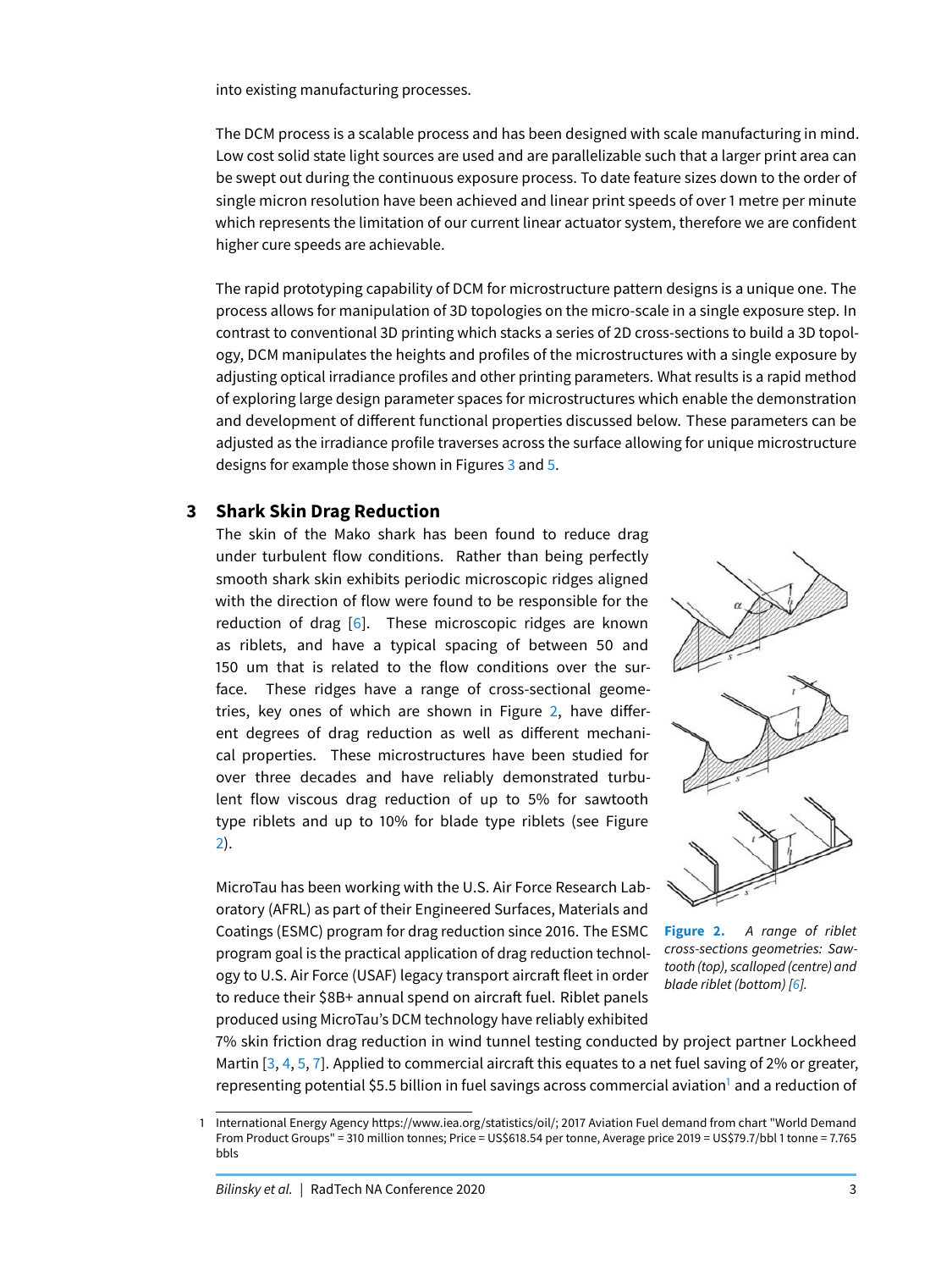<span id="page-3-0"></span>

**Figure 3.** Scanning Electron microscopy of various 2D riblet designs.

CO<sub>[2](#page-3-1)</sub> emissions by 20 million tonnes  $^2$ .

MicroTau's DCM process has demonstrated a unique ability to fabricate a range of riblet profiles. This comes from the adaptability of the DCM process in that it can manipulate microstructure topologies in a single step by adjusting optical and print parameters. Figure [4](#page-3-2) shows a range of riblet profiles produced with the MicroTau DCM process. The top four are of the sawtoothlike design, with adjustments made in peak angles, spacing between the base of the riblets (touching or with a flat region in between) and different spacings and heights. The fifth from the top shows a scalloped-type riblet profile. The next four below that show blade riblet profiles of different heights, thicknesses and spacing. The final of those (fourth from the bottom) provides designs suitable for transonic flight conditions – with spacing of s = ∼76 um height h = ∼38 um and thickness of ∼3-4 um.

The versatility of the DCM process and its ability to manipulate microstructure designs live during thefabrication process resulted in working with ESMC project partner Lockheed Martin to fabricate novel riblet designs.

Lockheed Martin conducted Computational Fluid Dynamics (CFD) simulations producing more complex riblet designs with a periodic variation in height along the direction of fluid flow, termed three-dimensional (3D) riblets. These simulations indicated such 3D riblet microstructures that have the potential to reduce skin friction drag by over 10% [\[3,](#page-8-0) [4,](#page-8-1) [5,](#page-8-2) [7\]](#page-8-4). MicroTau has successfully fabricated various 3D riblet designs with the

<span id="page-3-2"></span>

**Figure 4.** Optical microscopy of molds of different riblet profiles made with the DCM process including (from top to bottom) different sawtooth, scalloped and blade riblet profiles as well as rounded and diamond reentrant profiles.

DCM process as shown in Figures 4, 5 and 6 below. To date wind tunnel testing of 3D riblets have not yet demonstrated drag reduction greater than for 2D riblets however further testing is ongoing with Lockheed Martin in 2020.

<span id="page-3-1"></span><sup>2</sup> CO<sub>2</sub> Emmissions: 1 kg of jet fuel translates into 3.15 kg of CO<sub>2</sub> [\[8\]](#page-8-5). 2% of 310 million tonnes = 6.2 million tonnes fuel = 19.5 million tonnes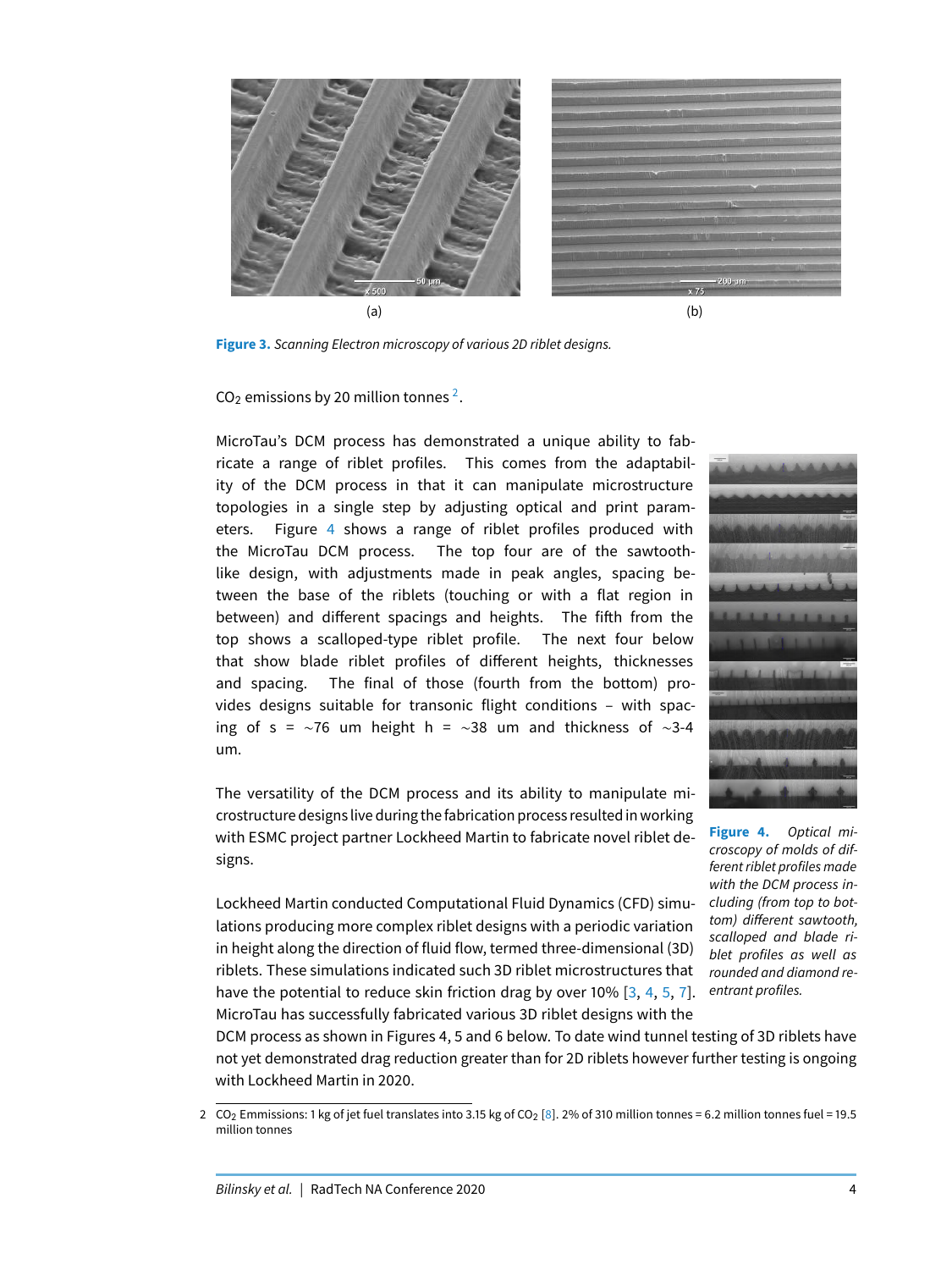<span id="page-4-0"></span>

**Figure 5.** Various Images of 3D riblets. Figure [5a](#page-4-0) shows the optical microscope images of 3D printed riblets, in addition to a side on image of a 3D riblet (bottom). Figures [5b,](#page-4-0) [5c](#page-4-0) are SEM images of 3D riblets fabricated with the DCM process.

# **4 Optical, Tactile and Wetting Properties**

<span id="page-4-1"></span>

(c)



In the process of further developing the DCM technology and undertaking the above work for drag-reducing riblet microstructures, we also observed other functional properties we were able to produce. This includes different optical properties such as diffractive and matting effects that we could control by manipulating the microstructures imparted into the same high gloss aerospace coating as all previous samples were printed from (see Figure  $6$ ). This matting effect was replicated out of a glossy wood UV curable coating on a wood substrate (Figure [7\)](#page-5-0). Further optical properties including light-guiding effects of microstructures have lead MicroTau to contract with Australian Defence Science & Technology Group (DST) to explore visual adaptive camouflage surfaces for Unmanned Air Vehicles (UAVs)<sup>[3](#page-4-2)</sup>.

DCM-produced microstructures have also demonstrated wetting and de-wetting effects whereby the direction of flow of water can be manipulated as well as imparting hydrophobic properties to a surface. Similarly microstructures that change how condensation sits on a surface have been observed, see Figures [8a](#page-5-1) and [8b](#page-5-1) below.

## **5 Properties Under Development**

Two further functional properties are under development with project partners to demonstrate with the DCM capability.

<span id="page-4-2"></span><sup>3</sup> https://www.youtube.com/watch?v=6RXFmDajwsk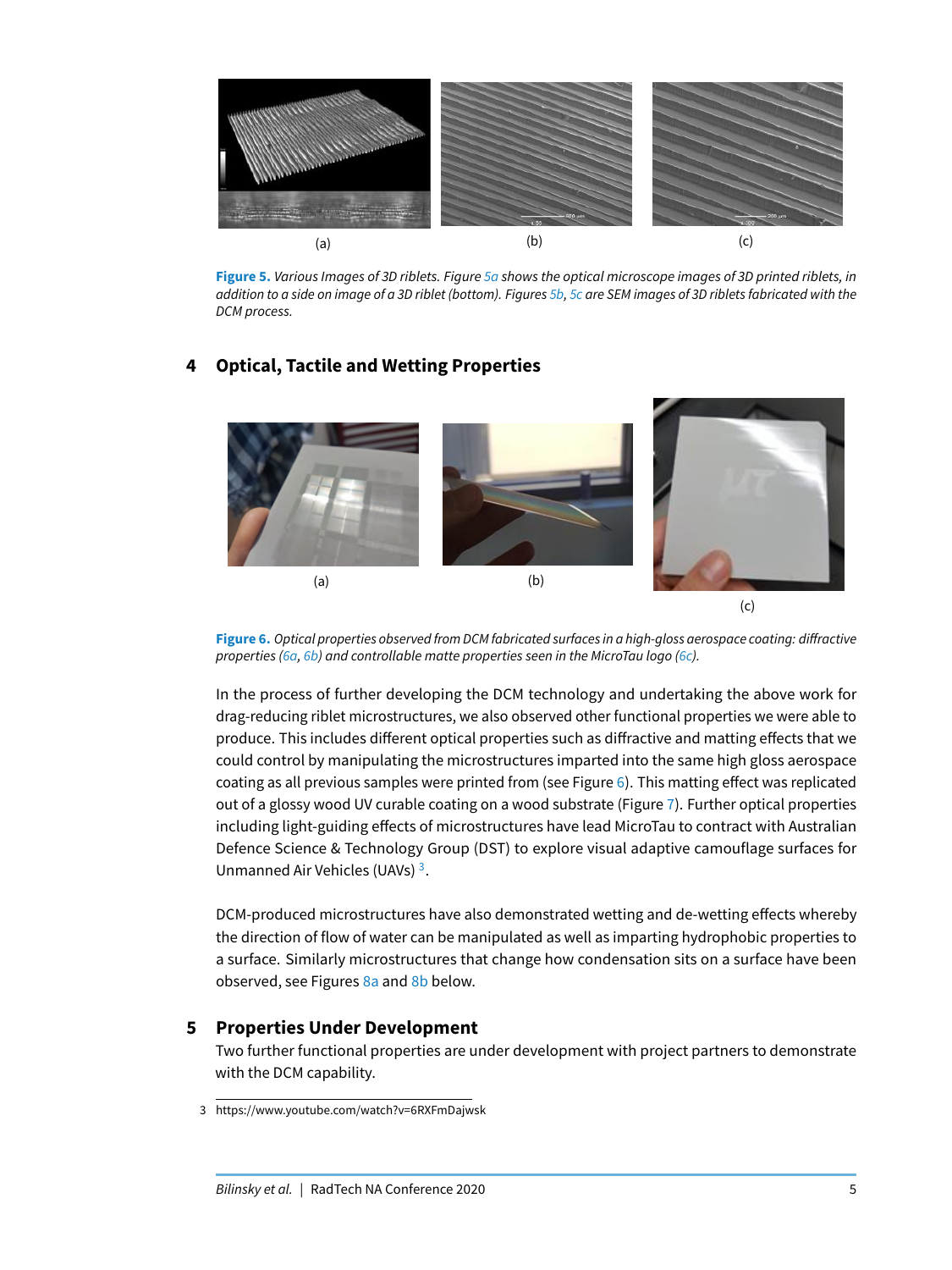<span id="page-5-0"></span>

**Figure 7.** Matte properties imparted in a glossy wood UV curable coating with the DCM process.

<span id="page-5-1"></span>

(a) Condensation forming, from left-to-right, on an untreated surface; a crosshatch microstructured surface; and a finer crosshatch microstructured surface.



(b) Optical microscopy of the crosshatch microstructured surface, from left-to-right, when dry; the transition from dry-to-trapping condensation; and trapping condensation.

**Figure 8.** Crosshatch microstructures, and the retention of water on a surface.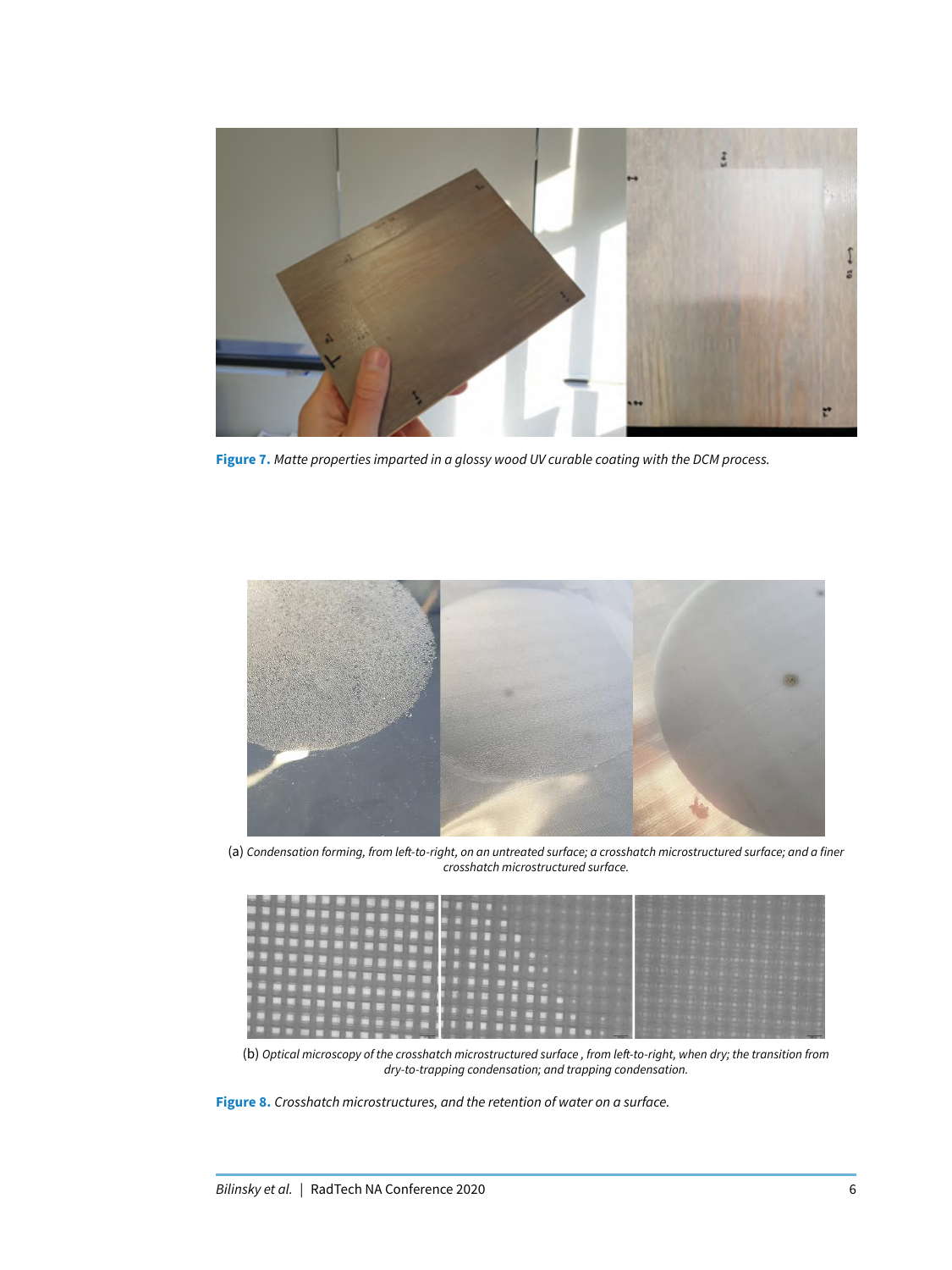## 5.1 Marine Anti-fouling

The first project is with A/Prof Chiara Neto from the University of Sydney. Neto has published work in the area of anti-fouling microstructures and has expertise in relevant testing protocols for determining their potential to reduce marine fouling. Despite promising results from her research, a practical, scalable method of fabricating said antifouling microstructures for the marine application is thus far absent from real world implementation [\[9\]](#page-8-6). The MicroTau DCM technology represents an advanced manufacturing solution for this problem. This project is ongoing and uses the DCM process fabricate and test the anti-fouling performance of micropatterned surface coatings and test for their ability prevent the accumulation of microorganisms, plants, algae, or animals on immersed surfaces, such as ship hulls.

#### 5.2 Anti-bacterial

The second project is with Professor Cynthia Whitchurch of the ithree institute at the University of Technology Sydney. Bacteria have a difficult time attaching to the microstructured surface, and biofilm growth is inhibited by the ridges that form the shape. Whitchurch's recent research has found microstructure designs that most inhibit the growth of bacterial biofilm [\[10\]](#page-8-7). The implementation of these microstructures for medical applications including urinary catheters to reduce risk of infections has been prevented by a lack of a practical manufacturing method. This project is ongoing and aims to fabricate these microstructured surfaces with the DCM process, to replicate Whitchurch's results and explore further designs for antibacterial performance.

### **6 DCM Advances Going Forward**

The goal of our technology is to provide a solution for custom microstructure designs that can be applied to a large number of different substrates, depending on the end user's requirements. To this end, MicroTau is building a pilot manufacturing facility for custom microstructure development and production and has been awarded an Accelerating Commercialisation grant from the Australian Federal Government supporting this and the com-mercialisation of the DCM technology<sup>[4](#page-6-0)</sup>. We will be investing in providing a rapid prototyping service for customers to demonstrate or customise functional microstructure surfaces and scale manufacturing solutions for end users.



**Figure 9.** Example of 3D riblet film produced with the DCM film-printing process. MicroTau is building a pilot film printing capability to fulfil custom microstructure films orders.

We will continue to explore how to integrate the DCM process into existing UV manufacturing processes and products. In principle this should be applicable wherever UV coatings are used and has been demonstrated on aluminium, primers, topcoats, plastic film, wood, paper and even flexible textiles such a lycra (see Figure [10\)](#page-7-2).

For aircraft integration a first prototype of a portable DCM printer has been made and demonstrated riblet printing capability with a moving optical system. In 2020 we will be undertaking a project to integrate this capability with robotic arm system currently deployed with the US Air Force for laser

<span id="page-6-0"></span><sup>4</sup> https://www.business.gov.au/News/Eight-businesses-share-\$3-1-m-to-support-their-innovative-ideas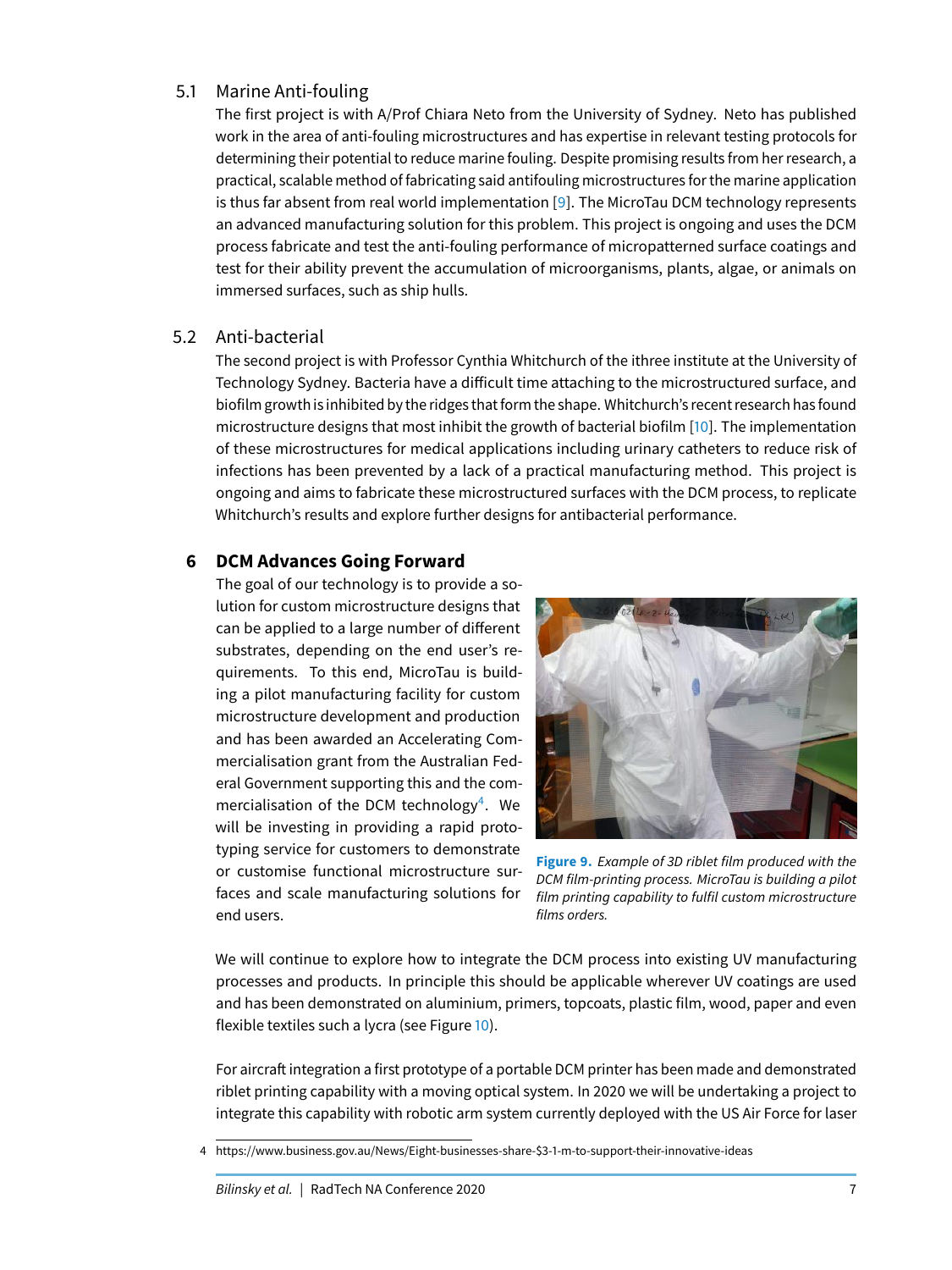<span id="page-7-2"></span>

**Figure 10.** Riblets fabricated on a textile substrate. Frames from a video demonstrating ability to be stretched and return to original form.

paint removal. This project is to design a DCM end effector to integrate with the aircraft-capable robotic arm system to scale the process for direct aircraft application. In 2020 MicroTau will also be working with an aerospace coatings manufacturer to develop a military aerospace qualified UV curable coating that is compatible with the DCM technology. The goals are to fabricate riblets from this coating to undertake drag reduction and durability testing.

Further drag reduction applications will be undertaken in 2020 for marine applications, fabricating riblets out of antifouling UV curable materials with testing on boats and pipelines.

## **7 Conclusion**

The DCM technology has demonstrated the ability to impart functional properties onto UV curable coatings through physical means of micro-patterning their surface. Demonstrated properties include 7% skin friction drag reduction, optical, tactile and wetting effects. Further properties are under development including marine anti-fouling and anti-bacterial properties.

This technology offers a unique capability to both rapidly prototype functional microstructures and provide solutions for their manufacturing at scale. MicroTau is building a pilot manufacturing capability to provide prototyping services to project partners to fabricate custom novel or optimised microstructure designs. Scaled solutions for aerospace and marine drag reduction applications will continue to be developed with our project partners.

## **8 Acknowledgements**

This work is supported in part by the Operational Energy Capability Improvement Fund (OECIF) from the Office of the Assistant Secretary of Defense for Operational Energy Plans and Programs, ASD (OEPP). The MicroTau Pty Ltd author would like to acknowledge the Ohio Aerospace Institute, through which they were funded. The authors would also like to thank Dr. Renzo Fenati, Ms. Rebecca Hartstein, Mr. David O'Connor, Mr. John Whitelock, and Ms. Emily Wotherspoon for their assistance in preparing, fabricating and inspecting the riblet microstructures and general design and technical support.

#### **References**

- <span id="page-7-0"></span>[1] Michelle Lee. Remarkable natural material surfaces and their engineering potential. Vol. 9783319031. 2013, pp. 1–163. ISBN: 9783319031255. DOI: 10.1007/978-3-319-[03125](https://doi.org/10.1007/978-3-319-03125-5)-5.
- <span id="page-7-1"></span>[2] S. J. Abbott and P. H. Gaskell. "Mass production of bio-inspired structured surfaces". In: Proceedings of the Institution of Mechanical Engineers, Part C: Journal of Mechanical Engineering Science 221.10 (2007), pp. 1181–1191. ISSN: 09544062. DOI: 10.1243/[09544062](https://doi.org/10.1243/09544062JMES540)JMES540.